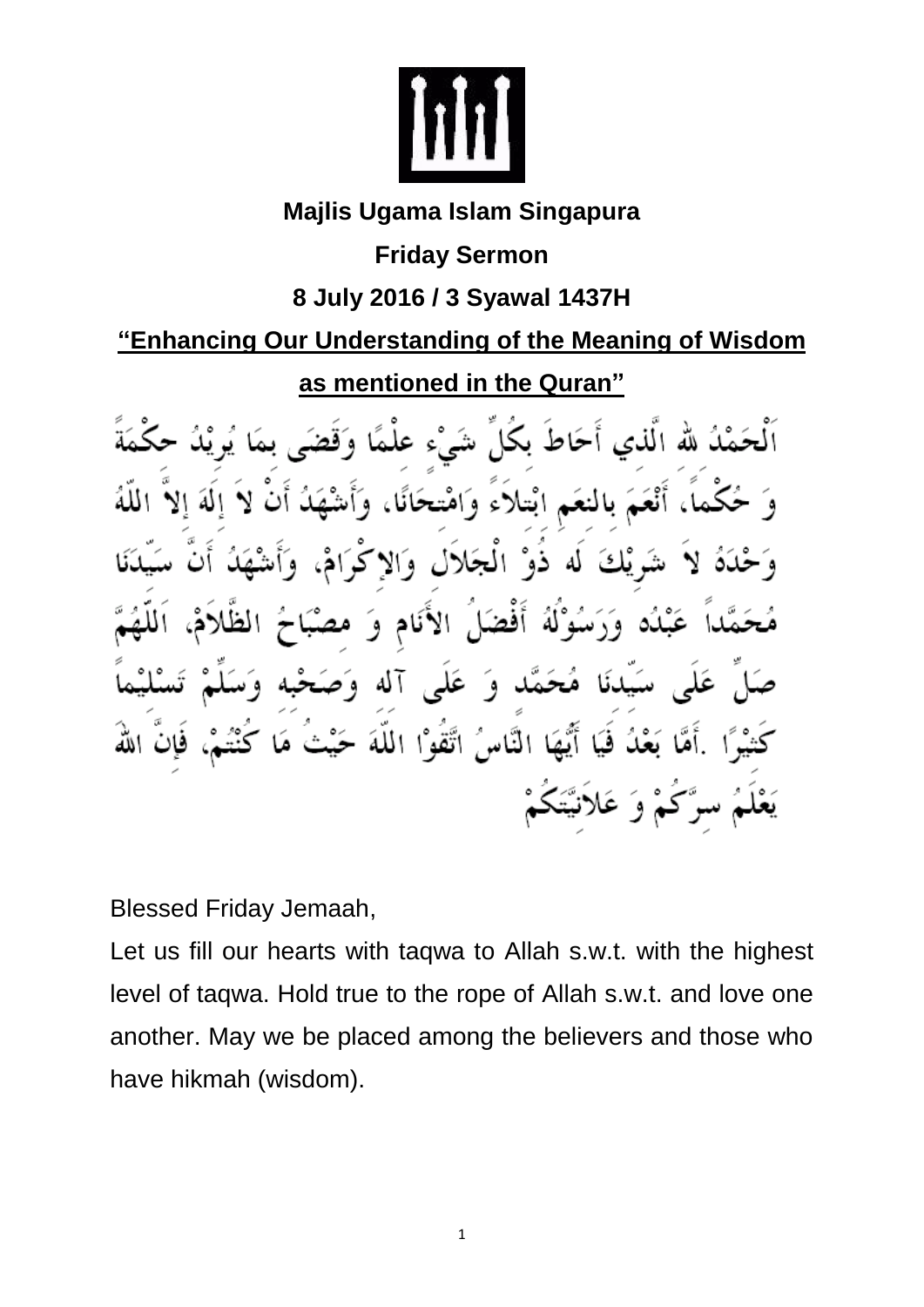Jemaah,

When we open the Quran, we will find one word that is often mentioned by Allah, The Most Wise. This word appears almost 20 times in the Quran. Sometimes it is paired with the word *alkitab*, and at times it is on its own. The word that I am referring to is *al-Hikmah*. Allah s.w.t says:

ٱدۡ ۖ إِلَىٰ سَبِيلِ رَبِّكَ بِٱلۡحِكۡمَةِ وَٱلۡمَوۡعِظَةِٱلۡحَسَنَةِۗۚ وَجَدِلۡهُم بِٱلَّتِى هِىَ أَحۡسَنُّ إِنَّ رَبَّـكَ هُـوَ أَعۡلَـمُ بِمَن ضَلَّ عَن سَبِيلِهِۦۖ وَهُوَ أَعۡلَـمُ بِٱلۡمُهۡتَدِينَ

Meaning: *"Invite to the way of your Lord with wisdom and good instruction, and argue with them in a way that is best. Indeed, your Lord is most knowing of who has strayed from His way, and He is most knowing of who is [rightly] guided."* [Surah al-Nahl, verse125]

Blessed Jemaah,

The verse that was recited earlier is a divine reminder for our beloved Prophet Muhammad s.a.w. as well as for his ummah to be conscious of two important matters when spreading the message of Islam. Firstly, the objective that we want to achieve. The verse firmly states that our objective should be for Allah, and we do good deeds to please Him and to gain His mercy. Hence, the intention and aim of a true believer (mukmin) when spreading dakwah is to lead and guide a person to God. Not for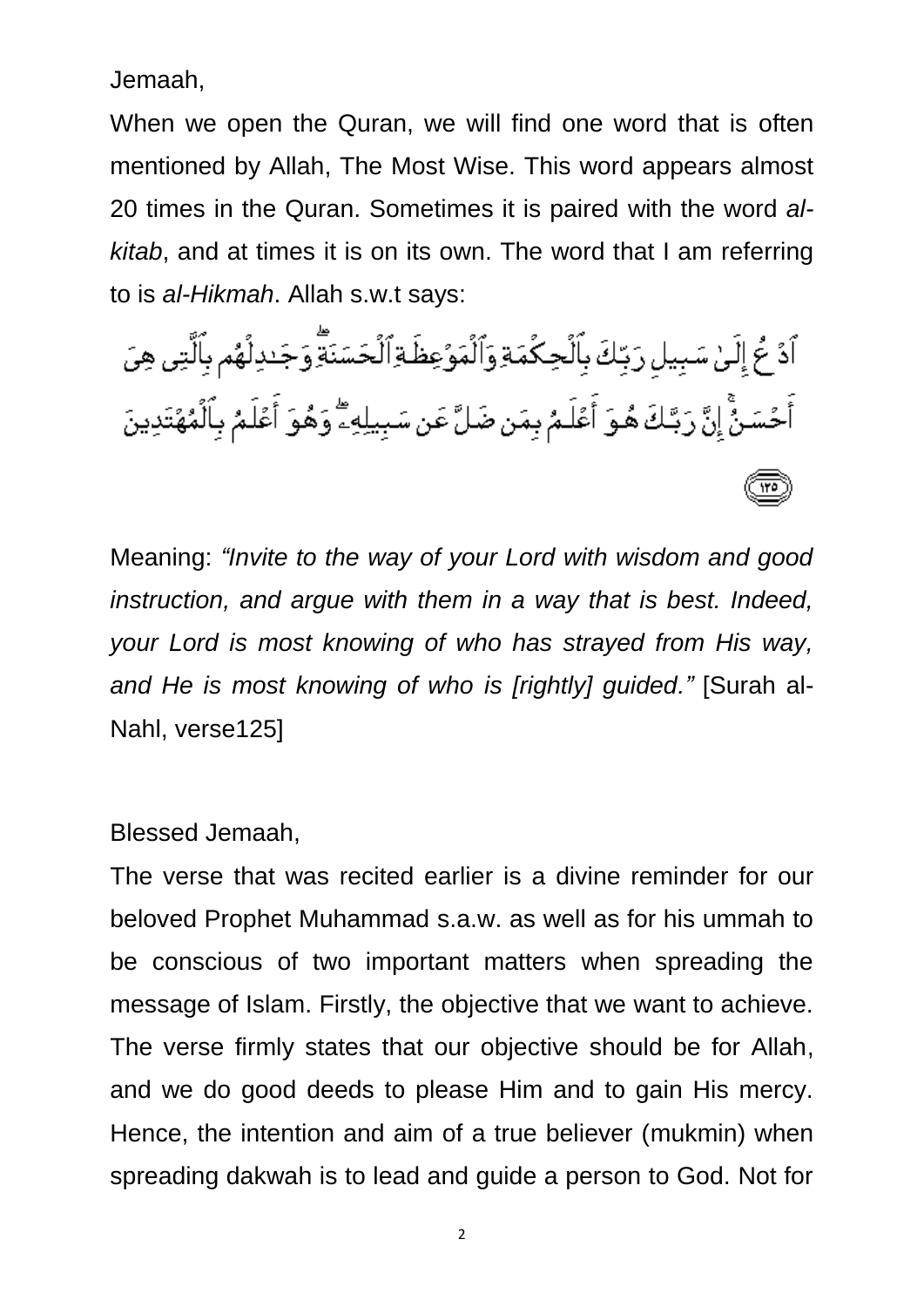other purposes such as leading the person to other paths or specific agendas.

The second matter that a mukmin should bear in mind when making dakwah and calling others to Islam is to do it with wisdom and contemplating on the most effective approach.

However, when is one considered successful in ensuring that one's speech and actions are full of wisdom (hikmah)? According to scholars, one is successful in achieving *hikmah*  when one is able to place something in its place accordingly.

Thus, it is clear that a person who is wise in his conduct when interacting with others will never be at a loss. A mukmin will always ensure he is wise in his interactions, and will strive to ensure that what he does or says is easily understood and accepted by others. Let us study how Allah s.w.t. emphasised that His words can be easily understood and grasped by the human mind. Allah says (إلقوم يتفكرون) and (يقوم القوم): meaning: "For a rational person" and "for the people that can think."

Hence, let us study and apply the approach of the Quran in our actions, interactions and speech accordingly. Often we deliver or say something to others because we feel it is a pertinent matter and that we are obligated to do so. However sometimes in doing so, we may forget to think of the long-term consequences, the feelings of others and their perspectives.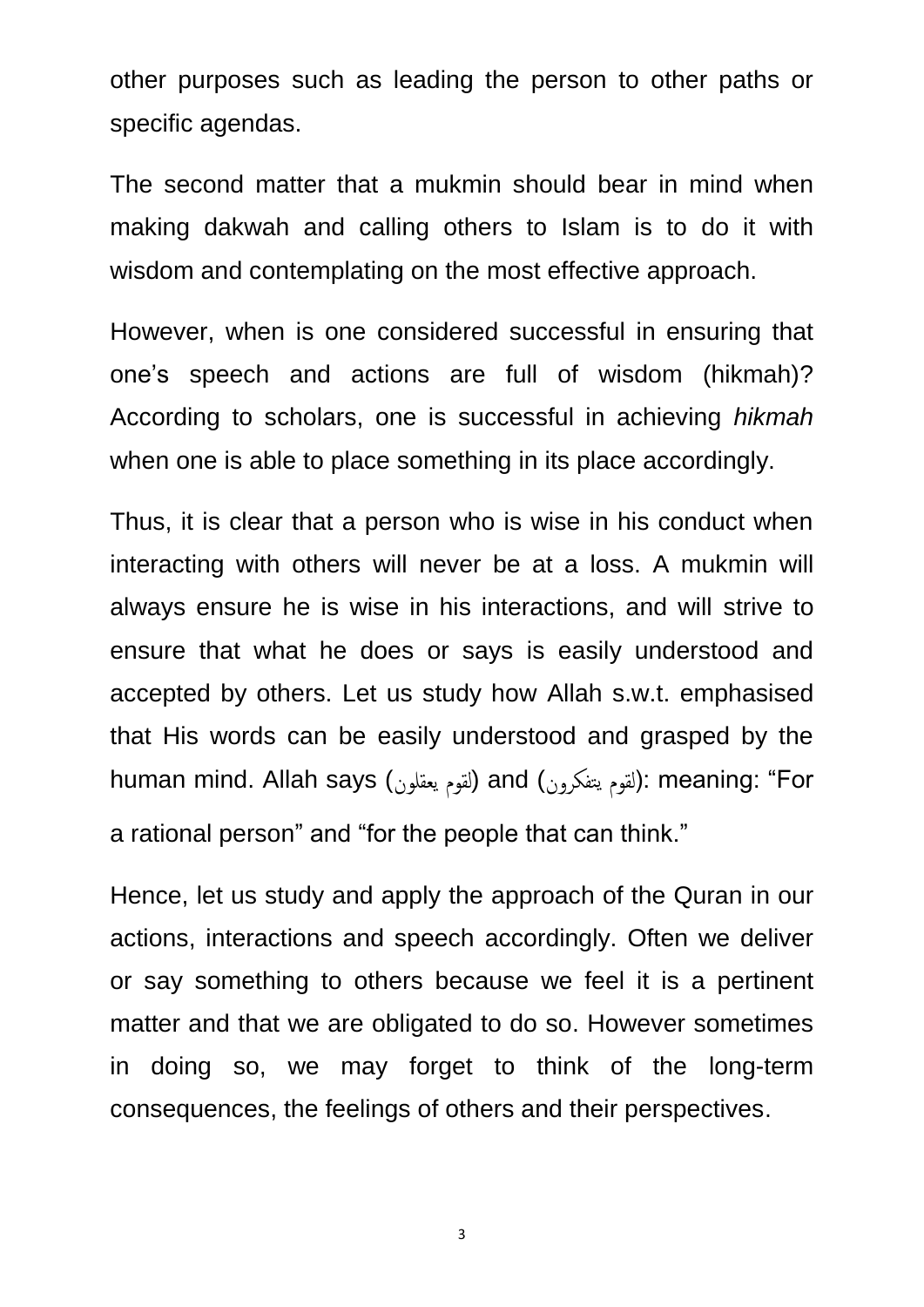For example, imagine when you are praying and the jemaah praying beside you has forgotten to switch off his phone, or at least switch it to *silent mode*, and his phone rings while praying in congregation. How would you react towards him? Would you scold him immediately after solat? Or would you just keep quiet?

Let us reflect upon the wise approach of Prophet Muhammad s.a.w., when a companion, Mu'awiyah ibn al-Hakam al-Sulami r.a., recited a supplication for a man who sneezed, while Mu'awiyah was standing in prayer by saying: "*Yarhamukallah*". Pay attention to the manners of Rasulullah s.a.w. in reprimanding Mua'wiyah after praying. Mua'wiyah said: *After Rasulullah s.a.w. completed his prayers, I have never seen a better teacher or better teachings before or since; he did not rebuke me, hit me or revile me – he said:* 

إِنَّ هَذِهِ الصَّلَاةَ لَا يَصْلُحُ فِيهَا شَيْءٌ مِنْ كَلَامِ النَّاسِ ، إِنَّمَا هُوَ التَّسْبِيحُ وَالتَّكْبِيرُ وَقِرَاءَةُ الْقُرْآنِ

Meaning: *"This prayer is not the right place for any of the people's speech, rather it is tasbeeh, takbeer and recitation of Qur'aan."* (Hadith reported by Muslim)

According to Imam Nawawi *rahimahullah*, this hadith shows that the approach taken by Rasulullah s.a.w. in educating a person who is not aware is not by scolding or criticising the person.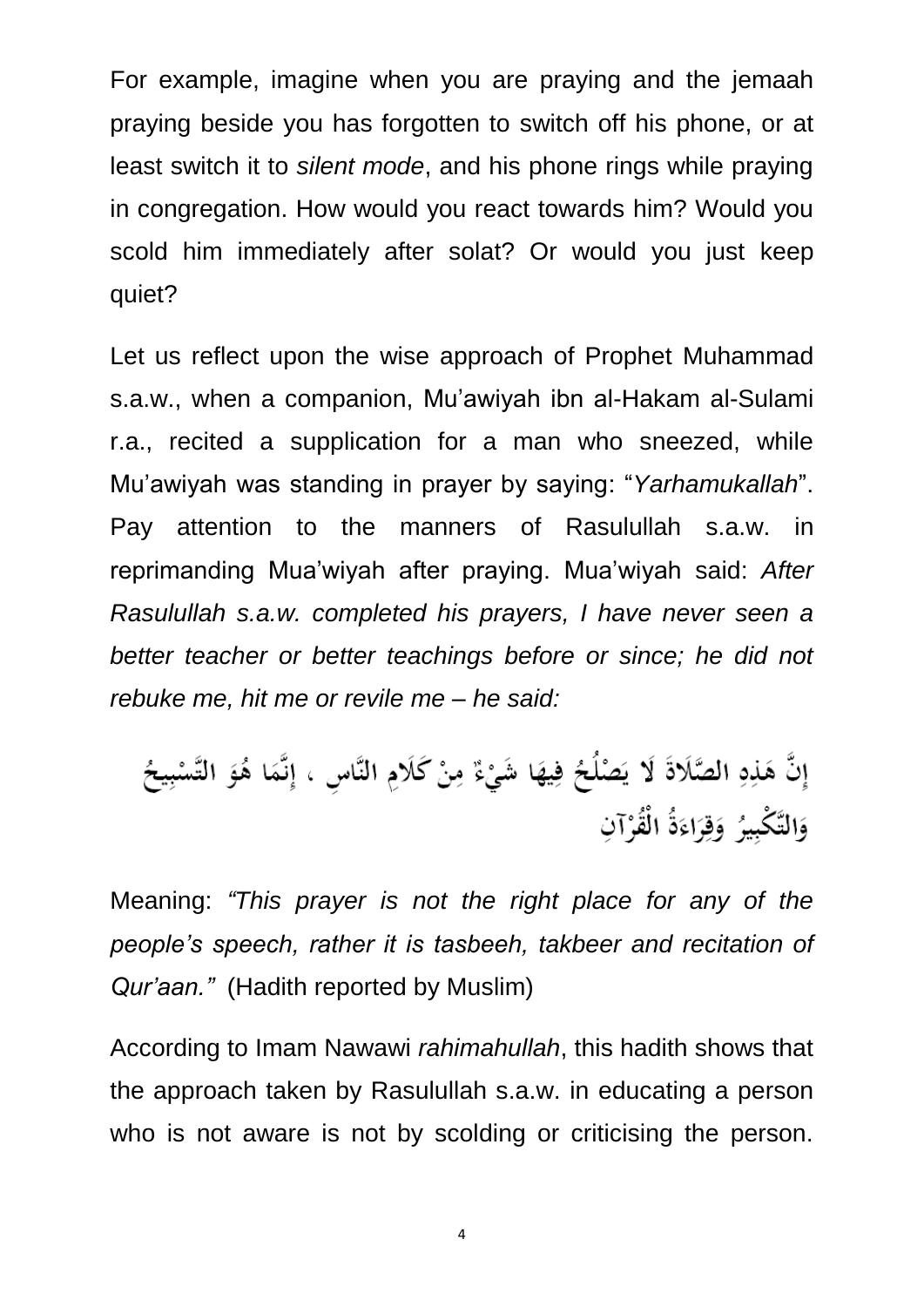Instead, one should use a gentle approach that is full of wisdom.

Jemaah,

Realise that those who commit mistakes because of ignorance do not fall within the same category as those who commit a mistake when they already know that it is wrong. Sometimes the situation calls for a person to be firm, and at times, a gentle approach is more effective. At times, keeping quiet is better especially if by voicing our opinion or by trying to guide someone, it can lead to a bigger problem when compared to the benefit that we hope to achieve.

A Muslim must be smart in choosing the right approach in guiding others to God. Hence, efforts to guide a person to Allah must be done appropriately, taking into consideration the situation, the level of the person's understanding, and how he would accept the advice, and also his level of obedience towards Allah.

Beloved Jemaah,

Another aspect that a person who incorporates wisdom in interacting and mixing with others is when he debates and discusses with others. In this matter, he will ensure that he chooses the most appropriate approach possible. Especially when dealing with someone of a different perspective and orientation. If he feels there is a need to discuss and debate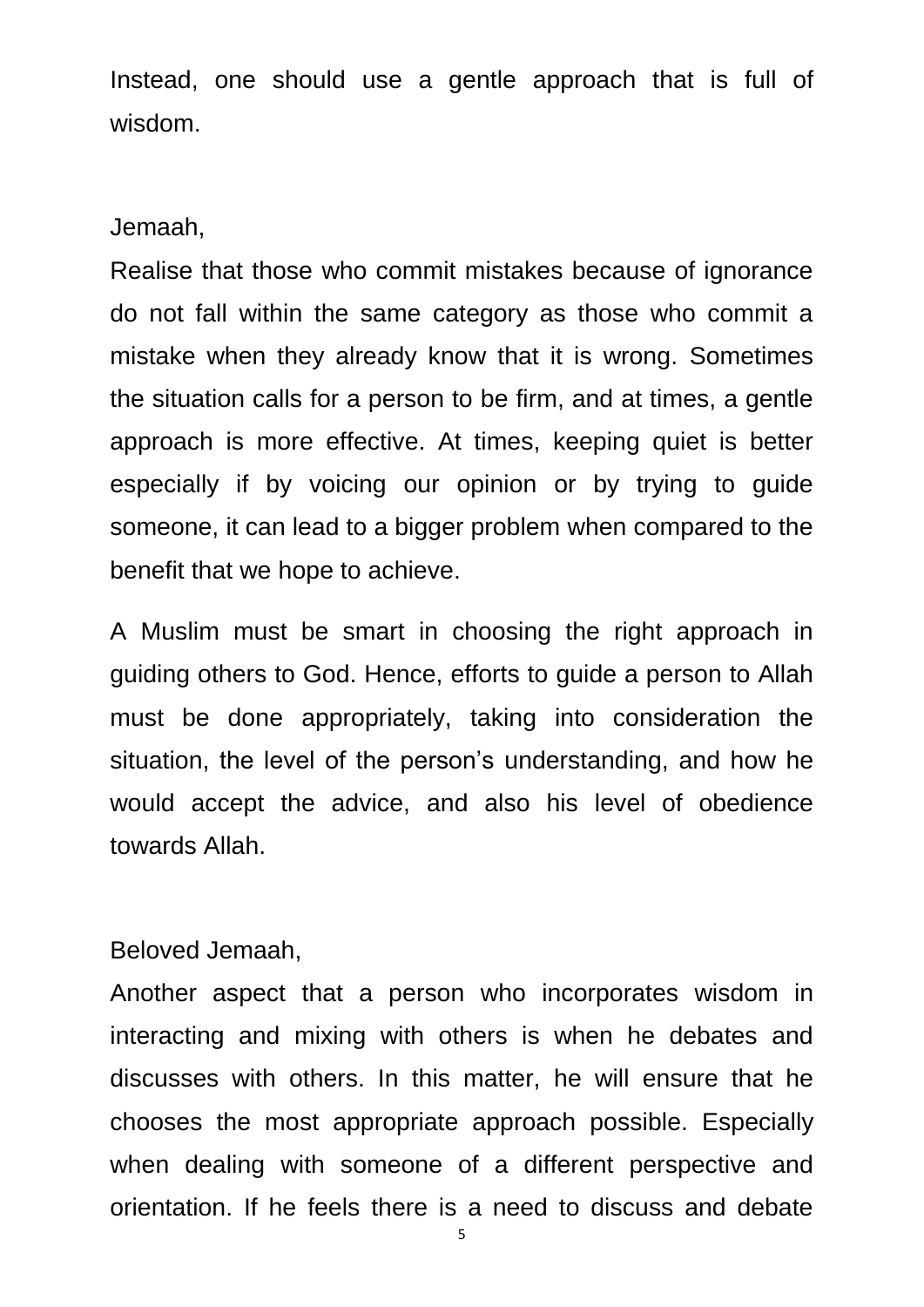certain matters, then Islam allows for this but there are conditions to be observed. One must choose his words wisely, be conscious of his actions, body language, and managing his emotions when presenting his arguments and evidences. The final objective is not to determine the winner and loser. The objective that we are all striving for is to find the truth and to guide others to the path of God. This is the pinnacle of adab practised by the scholars when they faced issues of ikhtilaf.

Imam Al-Syafie reported: "I have never debated intellectually with someone, except that I have the least concern of whether I win the the debate or otherwise".

MashaAllah. This is an approach full of wisdom that we seek to aspire. It is a far cry from the situation we are witnessing today. Sometimes people end up fighting, insulting, and belittling others on social media, just to defend an invalid point. Nauzubillah min zalik. InsyaAllah, our following khutbahs will address other aspects of wisdom.

## Blessed Friday Jema'ah,

While we bask in the joy of Eid festivities, let us not forget our brothers and sisters who are deprived of their celebrations in this noble month, due to the wars and chaos that are currently happening. We have seen, through the news reports, the heartbreaking situations of the Syrian refugees. They have lost their shelter, peace and security. We have also seen the agonizinbg pictures of the refugees that have drowned to death.